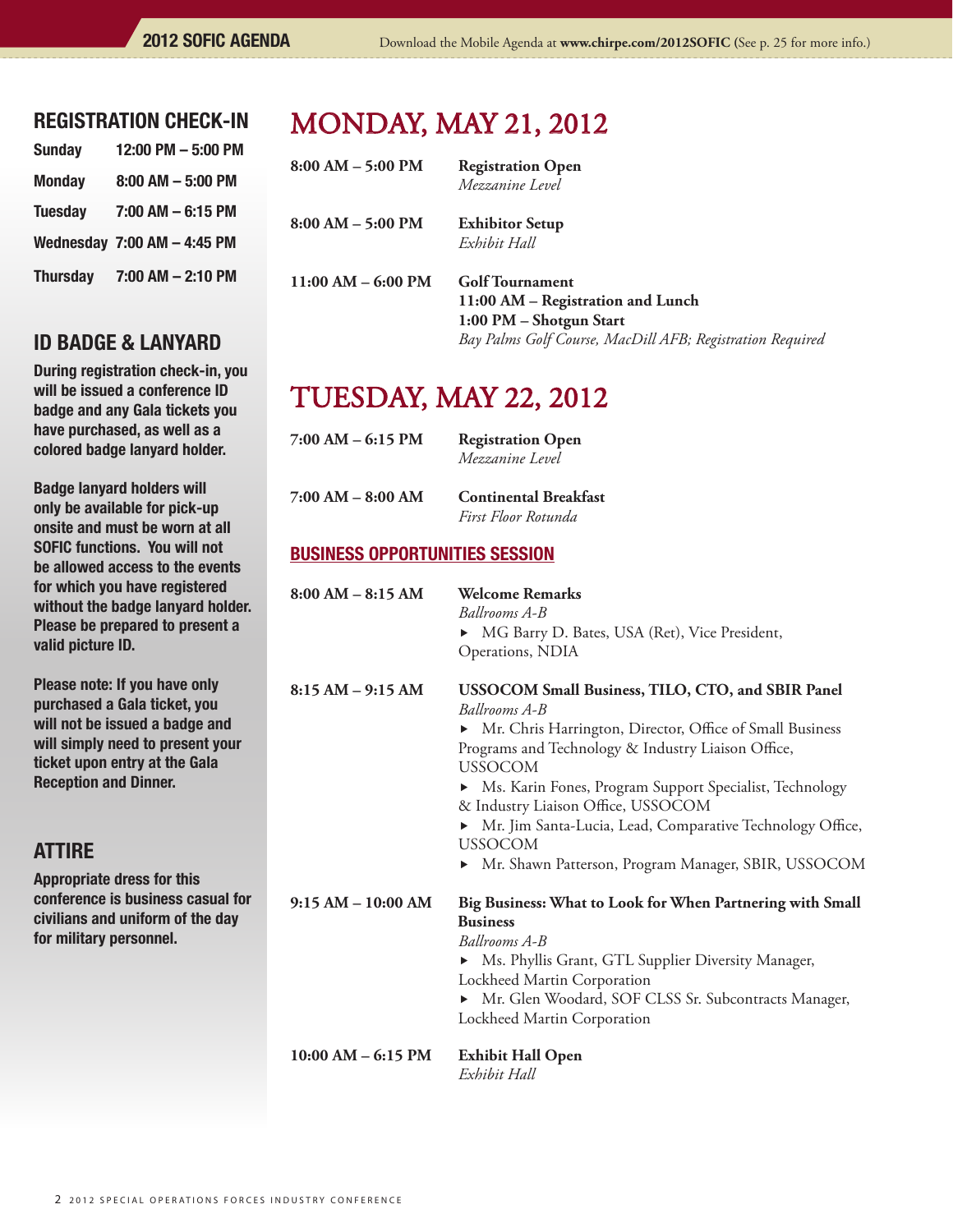2012 SOFIC AGENDA

|                                | 10:00 AM - 10:45 AM Networking Break SPONSORED BY: IRON BOW<br>Exhibit Hall                                                                                                                                                                                                                                                                                                                                                                                                                                                                                                         | <b>LUN</b><br>Lunch                                                 |
|--------------------------------|-------------------------------------------------------------------------------------------------------------------------------------------------------------------------------------------------------------------------------------------------------------------------------------------------------------------------------------------------------------------------------------------------------------------------------------------------------------------------------------------------------------------------------------------------------------------------------------|---------------------------------------------------------------------|
| 10:45 AM - 11:30 AM            | Small Business: What to Look for When Partnering with Big<br><b>Business</b><br>Ballrooms A-B<br>Mr. Todd Schweitzer, Chief Executive Officer, ARMA Global<br>Corporation                                                                                                                                                                                                                                                                                                                                                                                                           | for pu<br>and F<br>the co<br>credit                                 |
| 11:30 AM - 12:00 PM            | <b>USSOCOM PM Services Portfolio Review and Business Opportunities</b><br>Ballrooms A-B<br>Lt Col Doug W. Roth, USAF, Program Manager for Services, Services<br>Acquisition Management Office, USSOCOM                                                                                                                                                                                                                                                                                                                                                                              | <b>NDIA</b><br><b>Pleas</b><br>a com<br>we of                       |
|                                | USSOCOM Program Manager for Services will provide a comprehensive<br>presentation of current Service contracts and programs supporting U.S.<br>Special Operations Forces and identify planned business opportunities<br>within the next 12–18 months.                                                                                                                                                                                                                                                                                                                               | <b>NDIA</b><br>http://<br><b>Select</b><br><b>Meeti</b>             |
| 12:00 PM - 1:30 PM             | Lunch on Own                                                                                                                                                                                                                                                                                                                                                                                                                                                                                                                                                                        | <b>Sched</b>                                                        |
| <b>OPENING GENERAL SESSION</b> |                                                                                                                                                                                                                                                                                                                                                                                                                                                                                                                                                                                     |                                                                     |
| 1:30 PM - 1:35 PM              | <b>Conference Welcome Remarks</b><br>Ballrooms A-D<br>• MG Barry D. Bates, USA (Ret), Vice President, Operations, NDIA                                                                                                                                                                                                                                                                                                                                                                                                                                                              | <b>NDIA</b><br><b>SPE</b><br><b>WAR</b><br>In lieu                  |
| 1:35 PM - 2:00 PM              | <b>Remarks</b><br>Ballrooms A-D<br>• Mr. James W. Cluck, Acquisition Executive, USSOCOM                                                                                                                                                                                                                                                                                                                                                                                                                                                                                             | <b>SOFIC</b><br>to the<br><b>Found</b>                              |
| 2:00 PM - 3:00 PM              | <b>Remarks</b><br>Ballrooms A-D<br>> ADM William H. McRaven, USN, Commander, USSOCOM                                                                                                                                                                                                                                                                                                                                                                                                                                                                                                | The S<br><b>Warrio</b><br>full so                                   |
| 3:00 PM - 3:45 PM              | Networking Break SPONSORED BY: IRON BOW<br>Exhibit Hall                                                                                                                                                                                                                                                                                                                                                                                                                                                                                                                             | educa<br>ing to<br>specia<br>who c                                  |
| 3:45 PM – 4:45 PM              | <b>USSOCOM Theater Commander Panel</b><br>Ballrooms A-D<br>RDML Kerry Metz, USN, Deputy Commander, SOCCENT<br>MG Michael S. Repass, USA, Commander, SOCEUR<br>▶<br>BG Neil H. Tolley, USA, Commander, SOCKOR<br>▶<br>Maj Gen Norman J. Brozenick, Jr., USAF, Commander, SOCPAC<br>▶<br>RDML Thomas L. Brown, II, USN, Commander, SOCSOUTH<br>▶<br>USSOCOM Theater Commanders will partake in panel discussions<br>that will provide Attendees awareness of key acquisition, requirements,<br>operations, and technology issues in the context of SOF's current theater<br>missions. | ing m<br>finand<br>woun<br>perso<br>For a<br>visit t<br><b>WWW.</b> |

**4:45 PM – 6:15 PM Networking Reception** sponsored by:  *Exhibit Hall* LOCKHEED MARTIN

#### **CH ON OWN**

h items will be available **rchase in the Exhibit Hall** irst Floor Rotunda during Inference. Cash and major cards will be accepted.

## **A EVENTS**

e visit the NDIA website for plete listing of the events fer.

website: /www.ndia.org Select: ngs & Events lule of Events

#### **N SUPPORTS THE** CIAL OPERATIONS **RIOR FOUNDATION**

of Speaker gifts at 2012 , a donation will be made **Special Operations Warrior** lation.

pecial Operations or Foundation provides holarship grants and tional and family counselthe surviving children of al operations personnel lie in operational or trainissions and immediate ial assistance to severely ded special operations nnel and their families.

Iditional information, please he Foundation website: specialops.org.

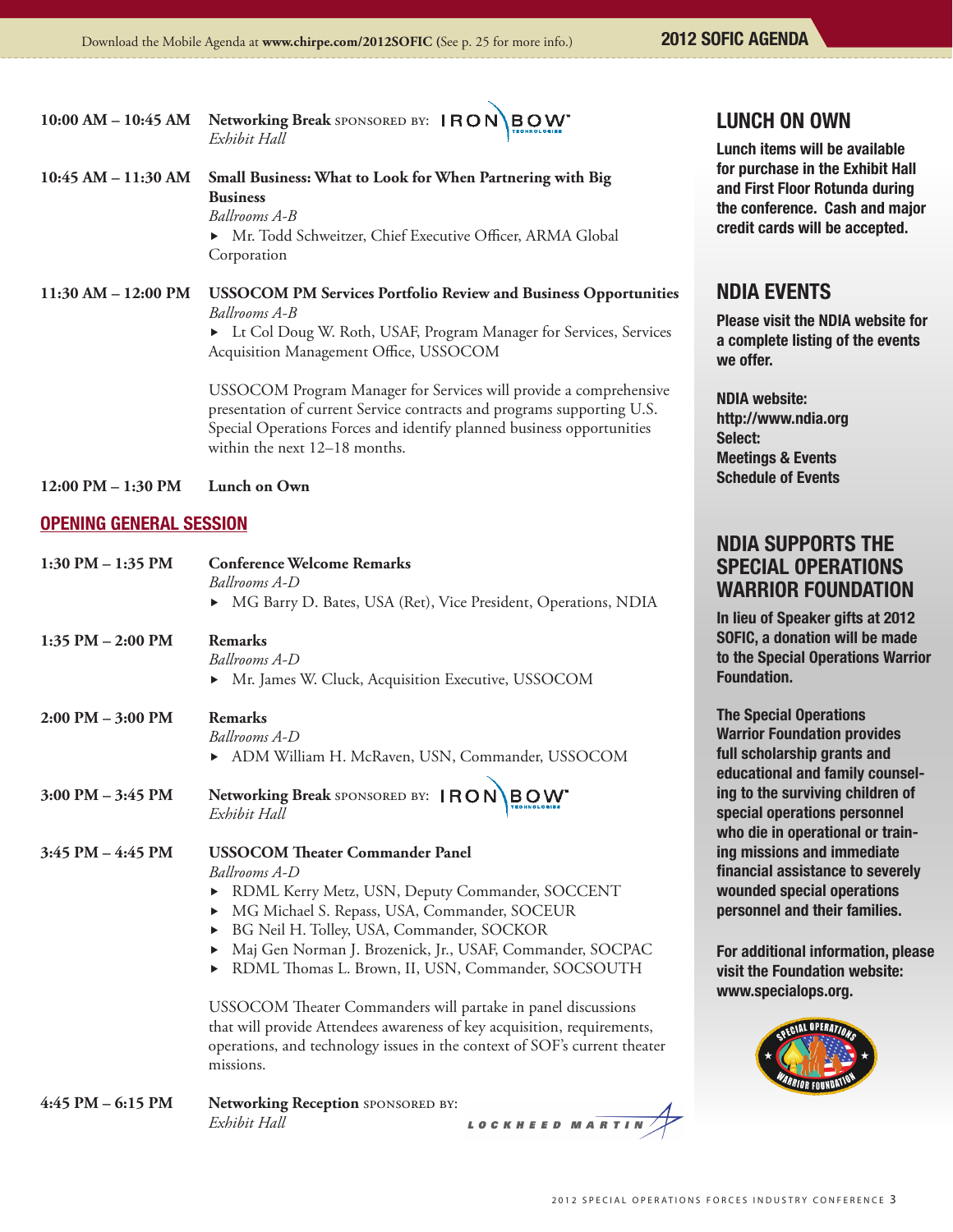| <b>USSOCOM PEO</b><br><b>CONCURRENT SESSIONS</b>                                                                       | WEDNESDAY, MAY 23, 2012 |                                                                                                                                                                                                                                                                                          |
|------------------------------------------------------------------------------------------------------------------------|-------------------------|------------------------------------------------------------------------------------------------------------------------------------------------------------------------------------------------------------------------------------------------------------------------------------------|
| <b>Rooms 15-16</b><br><b>Program Executive Office</b>                                                                  | $7:00$ AM $-$ 4:45 PM   | <b>Registration Open</b><br>Mezzanine Level                                                                                                                                                                                                                                              |
| for Special Reconnaissance,<br><b>Surveillance, and Exploitation</b>                                                   | $7:00 AM - 8:00 AM$     | <b>Continental Breakfast</b><br>First Floor Rotunda                                                                                                                                                                                                                                      |
| Room 17<br><b>Program Executive Office for</b><br><b>Maritime</b>                                                      | $8:00 AM - 8:05 AM$     | <b>Administrative Remarks</b><br>Ballrooms A-C<br>• MG Barry D. Bates, USA (Ret), Vice President, Operations, NDIA                                                                                                                                                                       |
| <b>Rooms 18-19</b><br><b>Program Executive Office for</b><br><b>Fixed Wing</b>                                         | $8:05 AM - 8:50 AM$     | <b>USSOCOM Component Commander Panel</b><br>Ballrooms A-C                                                                                                                                                                                                                                |
| <b>Rooms 20-21</b><br><b>Program Executive Office for</b><br><b>Special Operations Forces</b><br><b>Warrior</b>        |                         | ETG John F. Mulholland, USA, Commander, USASOC<br>RADM Sean A. Pybus, USN, Commander, NAVSPECWARCOM<br>Lt Gen Eric E. Fiel, USAF, Commander, AFSOC<br>MajGen Paul E. Lefebvre, USMC, Commander, MARSOC                                                                                   |
| <b>Rooms 22-23</b><br><b>Program Executive Office</b><br>for Command, Control,<br><b>Communications, and Computers</b> |                         | USSOCOM Component Commanders will partake in panel discussions<br>that will provide Attendees with an awareness of key acquisition,<br>requirements, operations, and technology issues in the context of SOF's<br>component missions.                                                    |
| <b>Rooms 24-25</b>                                                                                                     | 8:50 AM - 9:00 AM       | <b>Transition to Sessions</b>                                                                                                                                                                                                                                                            |
| <b>Program Executive Office for</b><br><b>Rotary Wing</b>                                                              | $9:00 AM - 10:00 AM$    | <b>Concurrent Sessions</b>                                                                                                                                                                                                                                                               |
|                                                                                                                        |                         | <b>USSOCOM PEO Concurrent Sessions:</b><br><b>Portfolio Reviews</b><br>Rooms 15-16, 17, 18-19, 20-21, 22-23, 24-25                                                                                                                                                                       |
|                                                                                                                        |                         | USSOCOM Program Executive Officers will provide a comprehensive<br>presentation of current acquisition programs of record. These<br>presentations will detail the size, scope, and technology capabilities of the<br>kit, equipment, and systems used by U.S. Special Operations Forces. |
|                                                                                                                        |                         | <b>USSOCOM Science &amp; Technology Session</b><br>Ballrooms A-C                                                                                                                                                                                                                         |
|                                                                                                                        |                         | USSOCOM Science and Technology Director will provide a<br>comprehensive presentation of current science and technology projects<br>and initiatives supporting U.S. Special Operations Forces.                                                                                            |
|                                                                                                                        | $9:00$ AM $-4:45$ PM    | <b>Exhibit Hall Open</b><br>Exhibit Hall                                                                                                                                                                                                                                                 |
|                                                                                                                        | $10:00$ AM $- 10:45$ AM | <b>Networking Break</b><br>Exhibit Hall                                                                                                                                                                                                                                                  |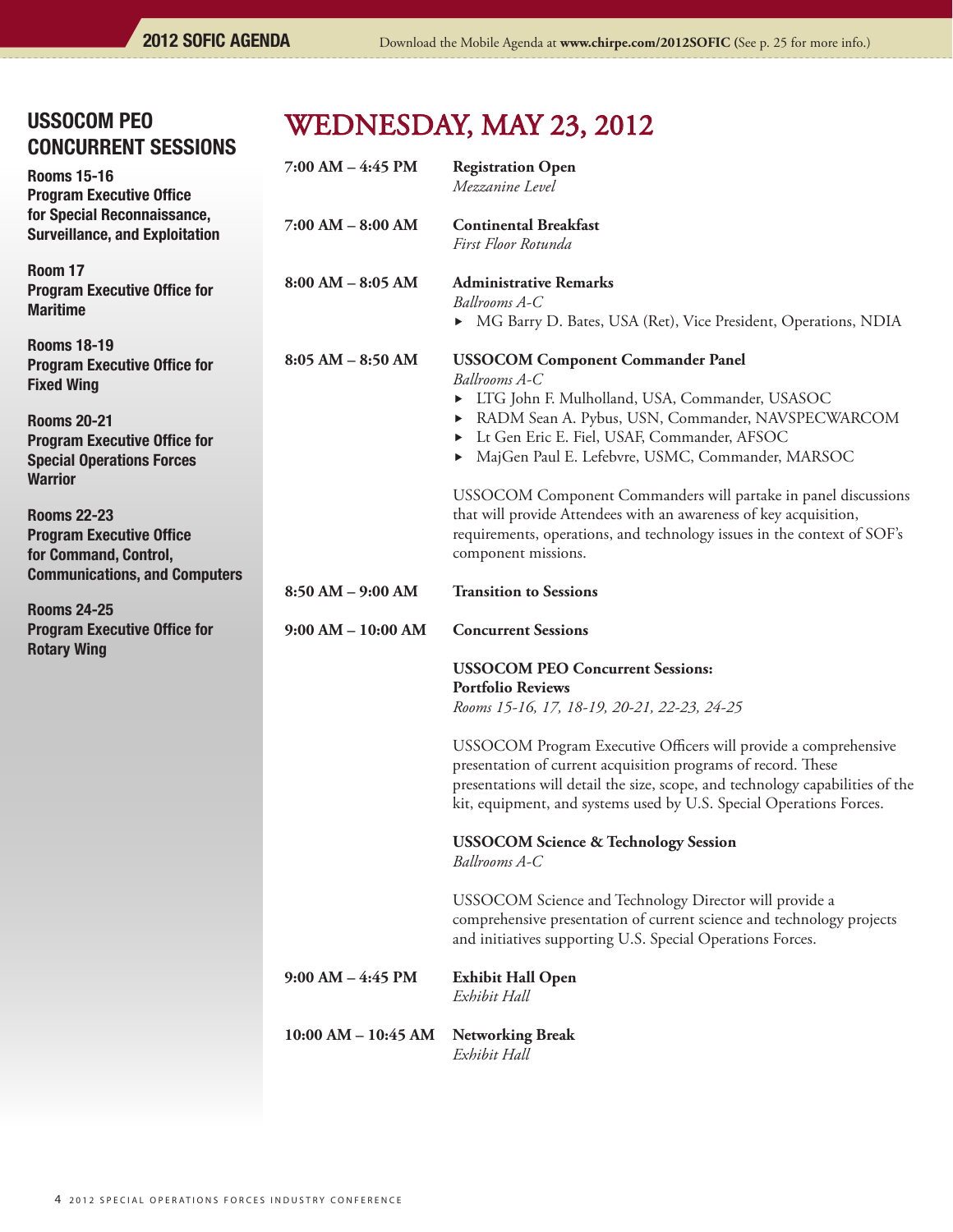## SENIOR INDUSTRY EXECUTIVE FORUM

U.S. Special Operations Commander, ADM William H. McRaven; Acquisition Executive, Mr. James W. Cluck; and the U.S. Special Operations Forces Component Commanders will have discussions with industry leaders on how government and industry can work better and closer together to provide Special Operations Forces around the world with the capabilities and support they need. The Forum is designed to be an informative discussion, with audience participation, between industry and government leaders and experts. Advanced registration is required.

# ussocom peo concurrent sessions

Rooms 13-14 Program Executive Office for Maritime

Room 15-16 Program Executive Office for Special Reconnaissance, Surveillance, and Exploitation

Rooms 18-19 Program Executive Office for Fixed Wing

Rooms 20-21 Program Executive Office for Special Operations Forces **Warrior** 

Rooms 22-23 Program Executive Office for Command, Control, Communications, and Computers

Rooms 24-25 Program Executive Office for Rotary Wing

| $10:30$ AM $- 12:00$ PM             | <b>Senior Industry Executive Forum</b><br>Rooms 13-14<br>Advanced Registration Required                                                                                                                                                                                                     |
|-------------------------------------|---------------------------------------------------------------------------------------------------------------------------------------------------------------------------------------------------------------------------------------------------------------------------------------------|
|                                     | Pre-approved Industry CEOs, COOs, and Presidents are invited to<br>participate in a Senior Industry Executive Forum during SOFIC.<br>Advanced registration is required. Neither onsite registrations nor<br>substitutions will be accepted.                                                 |
| $10:45 AM - 11:45 AM$               | <b>Concurrent Sessions</b>                                                                                                                                                                                                                                                                  |
|                                     | <b>USSOCOM PEO Concurrent Sessions:</b><br><b>Technology Discussions and Business Opportunities</b><br>Rooms 15-16, 17, 18-19, 20-21, 22-23, 24-25                                                                                                                                          |
|                                     | USSOCOM Program Executive Officers and Program Managers will<br>identify USSOCOM's top priorities, technology game changers, key<br>enablers, interests, and business opportunities as they relate to current,<br>planned, and future acquisition programs within the next 12-18<br>months. |
|                                     | <b>USSOCOM Science &amp; Technology Business Opportunities Session</b><br>Ballrooms A-C                                                                                                                                                                                                     |
|                                     | USSOCOM Science and Technology Director and Program Managers<br>will identify planned business opportunities within their respective<br>program portfolios within the next 12-18 months.                                                                                                    |
| 11:45 AM - 1:00 PM                  | Lunch on Own                                                                                                                                                                                                                                                                                |
| $1:00$ PM $-1:30$ PM                | <b>SOF Capabilities Demonstration</b><br>Outdoor Bay Area                                                                                                                                                                                                                                   |
|                                     | U.S. Special Operations Forces and International Special Operations<br>Forces will provide a joint Capabilities Demonstration that will display<br>partnership and interoperable tactical capabilities.                                                                                     |
| $1:30$ PM $- 2:00$ PM               | <b>Transition to Sessions</b>                                                                                                                                                                                                                                                               |
| $2:00 \text{ PM} - 3:00 \text{ PM}$ | <b>USSOCOM PEO Concurrent Sessions:</b>                                                                                                                                                                                                                                                     |

 **Portfolio Reviews** *(Repeat of Morning Sessions)* *Rooms 13-14, 15-16, 18-19, 20-21, 22-23, 24-25*

USSOCOM Program Executive Officers will provide a comprehensive presentation of current acquisition programs of record. These presentations will detail the size, scope, and technology capabilities of the kit, equipment, and systems used by U.S. Special Operations Forces.

**3:00 PM – 3:45 PM Networking Break**

*Exhibit Hall*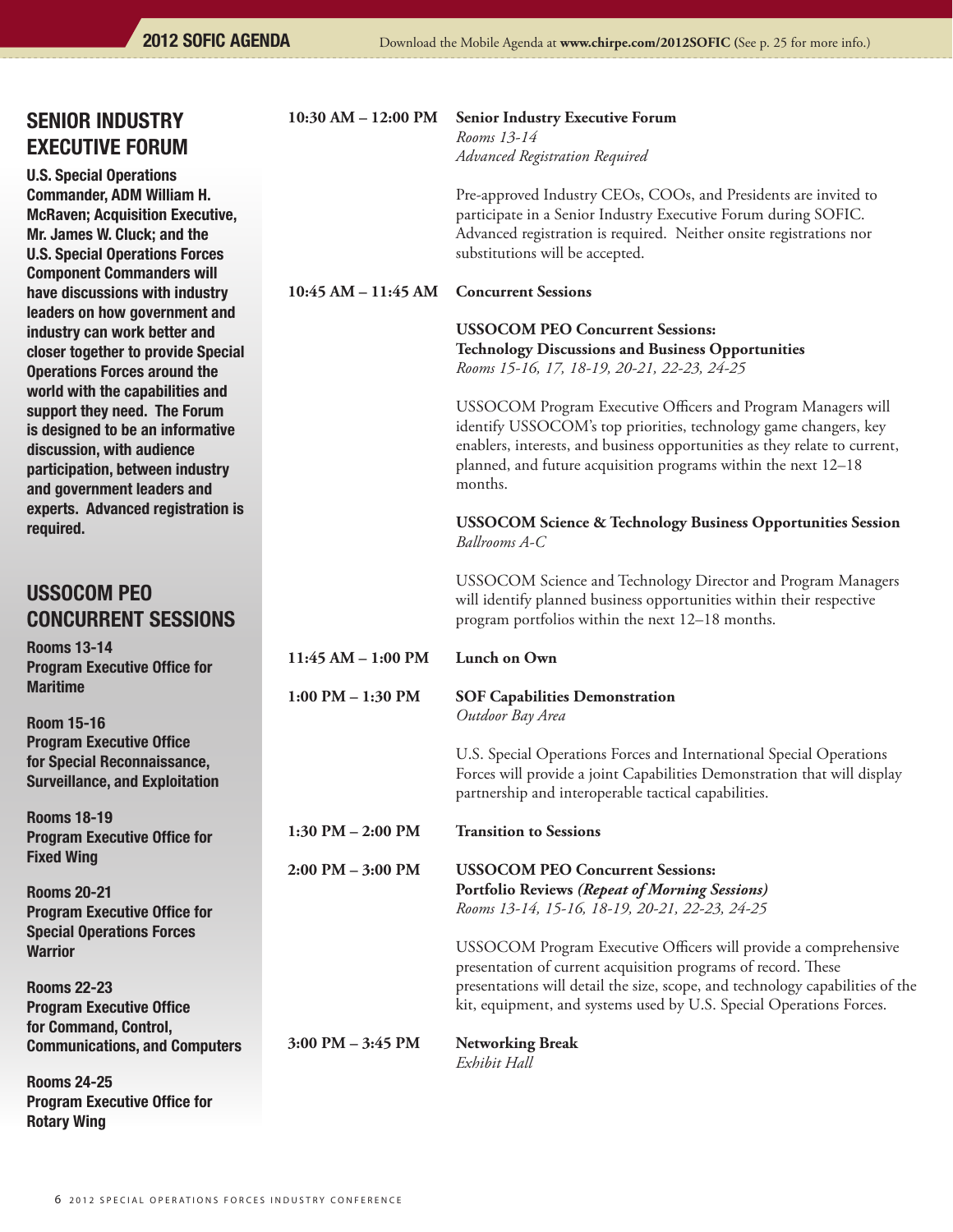### gala dinner access

Please use the Franklin Street Entrance. Your Gala ticket will be required for entry.

Gala tickets may be picked up at Registration check-in beginning on Sunday at 12:00 PM.

## gala dinner attire

Civilian: Black Tie/Formal Army: Mess Dress or Dress Blue Marine Corps: Mess Dress Navy: Dinner Dress White Jacket Air Force: Mess Dress

# ussocom peo concurrent sessions

Rooms 15-16 Program Executive Office for Special Reconnaissance, Surveillance, and Exploitation

Room 17 Program Executive Office for Maritime

Rooms 18-19 Program Executive Office for Fixed Wing

Rooms 20-21 Program Executive Office for Special Operations Forces **Warrior** 

Rooms 22-23 Program Executive Office for Command, Control, Communications, and Computers

Rooms 24-25 Program Executive Office for Rotary Wing

#### **3:45 PM – 4:45 PM USSOCOM PEO Concurrent Sessions:**

 **Technology Discussions and Business Opportunities** *(Repeat of Morning Sessions)*  *Rooms 13-14, 15-16, 18-19, 20-21, 22-23, 24-25*

USSOCOM Program Executive Officers and Program Managers will identify USSOCOM's top priorities, technology game changers, key enablers, interests, and business opportunities as they relate to current, planned, and future acquisition programs within the next 12–18 months.

 $\sqrt{2}$ 

| 6:00 PM – 6:45 PM  | Gala Reception SPONSORED BY:<br><b>Ballrooms A-C Foyer</b><br>Please use Franklin Street Entrance; Gala Ticket Required | <u>( P)</u><br><b>STRATIS</b> |
|--------------------|-------------------------------------------------------------------------------------------------------------------------|-------------------------------|
| 6:45 PM – 7:00 PM  | <b>Transition to Gala Dinner</b>                                                                                        |                               |
| 7:00 PM – 10:00 PM | Gala Dinner SPONSORED BY: <b>NORTHROP GRUMMAN</b>                                                                       |                               |

 **and Awards Presentation**  *Ballrooms A-C Please use Franklin Street Entrance; Gala Ticket Required* ▶ Secretary of State Hillary Rodham Clinton

# THURSDAY, may 24, 2012

| $7:00$ AM $- 2:10$ PM | <b>Registration Open</b><br>Mezzanine Level                                                                                                                                                                                                   |
|-----------------------|-----------------------------------------------------------------------------------------------------------------------------------------------------------------------------------------------------------------------------------------------|
| $7:00$ AM $-$ 8:00 AM | <b>Continental Breakfast</b><br>First Floor Rotunda                                                                                                                                                                                           |
| $8:00 AM - 8:05 AM$   | <b>Administrative Remarks</b><br>Ballrooms A-B<br>▶ MG Barry D. Bates, USA (Ret), Vice President, Operations, NDIA                                                                                                                            |
| $8:05 AM - 8:50 AM$   | <b>USSOCOM Senior Enlisted Advisors Panel</b><br>Ballrooms A-B                                                                                                                                                                                |
|                       | USSOCOM Senior Enlisted Advisor, CSM Chris Faris, USA, will lead<br>a panel discussion identifying how industry can partner to support SOF<br>with balanced, focused, and leading-edge technology and capability<br>solutions for the future. |
| $8:50 AM - 9:00 AM$   | <b>Transition to Sessions</b>                                                                                                                                                                                                                 |
| $9:00 AM - 1:00 PM$   | <b>Exhibit Hall Open</b><br>Exhibit Hall                                                                                                                                                                                                      |